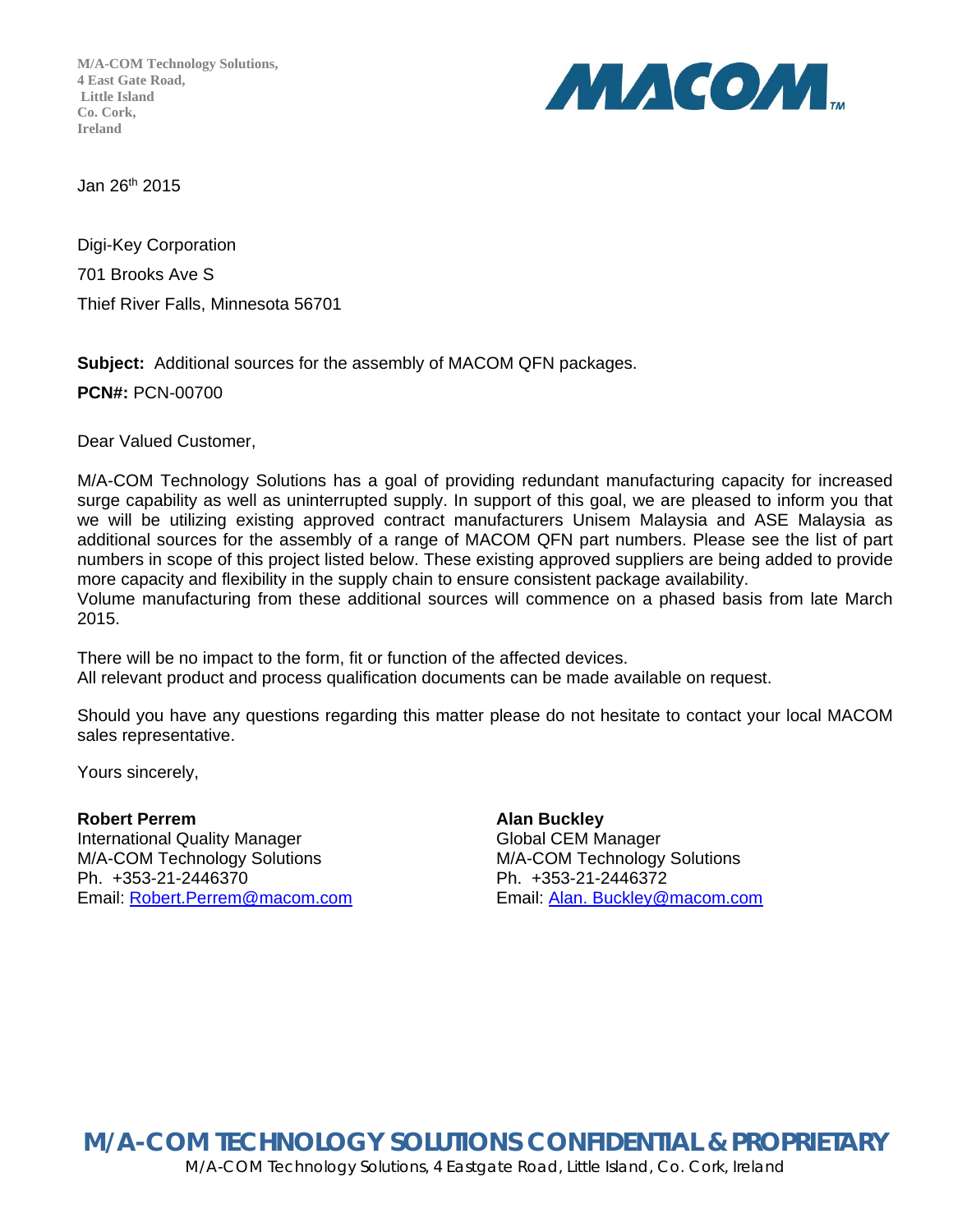

| <b>PCN Number: PCN-</b><br>00700                                                                                                    | <b>PCN Date: 16th Jan 2015</b>                                                                                           |                                                 |                                                   |
|-------------------------------------------------------------------------------------------------------------------------------------|--------------------------------------------------------------------------------------------------------------------------|-------------------------------------------------|---------------------------------------------------|
| <b>Title:</b>                                                                                                                       | Addition of Unisem Malaysia and ASE Malaysia as additional sources for<br>the assembly of a range of MACOM QFN packages. |                                                 |                                                   |
| <b>Proposed 1st Ship</b><br>Date: 16th April 2015                                                                                   |                                                                                                                          | <b>Estimated Sample</b><br><b>Availability:</b> | Please<br>contact<br><b>MACOM</b><br><b>Sales</b> |
| <b>Change Type:</b>                                                                                                                 |                                                                                                                          |                                                 |                                                   |
| <b>Assembly Site</b><br>X                                                                                                           | <b>Design</b>                                                                                                            | <b>Electrical Specification</b>                 |                                                   |
| <b>Test Site</b>                                                                                                                    | <b>Assembly Process</b>                                                                                                  | <b>Mechanical Specification</b>                 |                                                   |
| <b>Test Process</b>                                                                                                                 | <b>Assembly Materials</b>                                                                                                | Packing/Shipping/Labeling                       |                                                   |
|                                                                                                                                     |                                                                                                                          |                                                 |                                                   |
| <b>PCN Details</b>                                                                                                                  |                                                                                                                          |                                                 |                                                   |
| <b>Description of Change:</b>                                                                                                       |                                                                                                                          |                                                 |                                                   |
| M/A-COM Technology Solutions is utilizing existing approved contract manufacturers Unisem                                           |                                                                                                                          |                                                 |                                                   |
| Malaysia and ASE Malaysia as additional sources for the assembly of a range of MACOM QFN part                                       |                                                                                                                          |                                                 |                                                   |
| numbers                                                                                                                             |                                                                                                                          |                                                 |                                                   |
| <b>Reason for Change:</b>                                                                                                           |                                                                                                                          |                                                 |                                                   |
| Increased manufacturing footprint for additional production capacity and<br>to minimize any risk to future supply.                  |                                                                                                                          |                                                 |                                                   |
| Anticipated impact on Fit, Form, Function, Quality or Reliability (positive / negative):                                            |                                                                                                                          |                                                 |                                                   |
| None anticipated.                                                                                                                   |                                                                                                                          |                                                 |                                                   |
|                                                                                                                                     |                                                                                                                          |                                                 |                                                   |
| Changes to product identification resulting from this PCN:<br>No change to product marking. Product origin will be traceable by lot |                                                                                                                          |                                                 |                                                   |
| number, which will be printed on the product packaging.                                                                             |                                                                                                                          |                                                 |                                                   |
|                                                                                                                                     |                                                                                                                          |                                                 |                                                   |
| <b>Product Affected:</b>                                                                                                            |                                                                                                                          |                                                 |                                                   |
| Affected Products are listed in Appendix I                                                                                          |                                                                                                                          |                                                 |                                                   |

**M/A-COM TECHNOLOGY SOLUTIONS CONFIDENTIAL & PROPRIETARY**  M/A-COM Technology Solutions, 4 Eastgate Road, Little Island, Co. Cork, Ireland